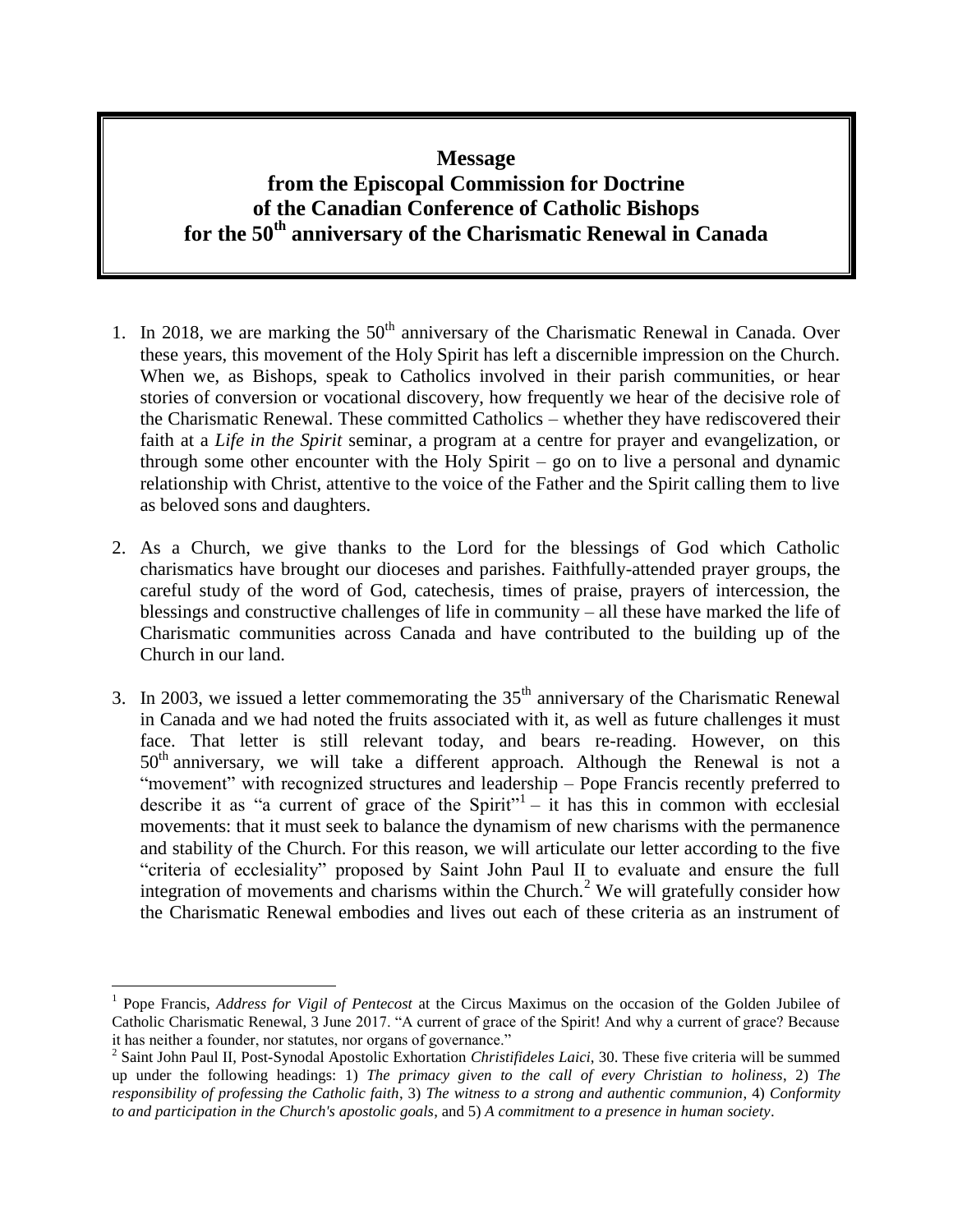communion and as an "antidote" to various spiritual illnesses or deficiencies in our culture, noting the challenges in living out these same criteria today, and providing encouragement for the future.

#### *I. THE PRIMACY GIVEN TO THE CALL OF EVERY CHRISTIAN TO HOLINESS*

- 4. Our culture has experienced in many ways a tragic loss of morality. It is therefore refreshing to see the emphatic insistence on personal holiness within the Renewal. Holiness is not the result of our own efforts; it is a free gift from the Father given through the Holy Spirit. The Charismatic Renewal reminds us of the role of the Holy Spirit in our sanctification; that being holy is not merely about following rules, but rather allowing ourselves to be inwardly transformed by the power of the Spirit.
- 5. The challenge for the Renewal today a challenge shared by the Church as a whole is to joyfully propose a life of holiness that goes against the grain of our popular culture. Only with the joy that the Holy Spirit gives us can we bear witness by our lives that following Christ and his commandments is not burdensome but refreshing and vivifying.
- 6. Looking to the future, we ask Catholic charismatics to continue to proclaim the sanctifying power of the Holy Spirit. Witness to the Lord's action in your lives, above all with other Catholics. You have a gift to share with the Church and with the world. Do not be afraid to share and proclaim the wonders the Lord has done for you.

## *II. THE RESPONSIBILITY OF PROFESSING THE CATHOLIC FAITH*

 $\overline{a}$ 

- 7. Our society today is often awash with misunderstandings and confusion about Christ, the Church, and the human person created in God's image. This inability to see the truth about the dignity of the human person – something clearly taught by the Church's magisterium – has resulted in innumerable social ills, many of which have multiplied greatly over the last 50 years. It is a sign of grace that charismatic Catholics have shown a deep commitment to the Church's magisterium, including those teachings that are most difficult for our fellow Canadians to accept. Thank you for your fidelity to the Catholic faith.
- 8. One challenge facing the Renewal today concerns the Church's irrevocable call to ecumenism. We must observe that charismatics have often been at the forefront of ecumenism, simply because the Renewal itself was born out of an ecumenical context, thus not confined to a single Church or ecclesial community. Pope Francis has recently reiterated the call for Catholic charismatics to work ecumenically, asking you to "walk together with Christians of different Churches and Ecclesial Communities in prayer and activity on behalf of those in greatest need."<sup>3</sup> Remaining firm in our Catholic convictions in no way diminishes

<sup>3</sup> Pope Francis, *Address for Vigil of Pentecost* at the Circus Maximus on the occasion of the Golden Jubilee of Catholic Charismatic Renewal, 3 June 2017.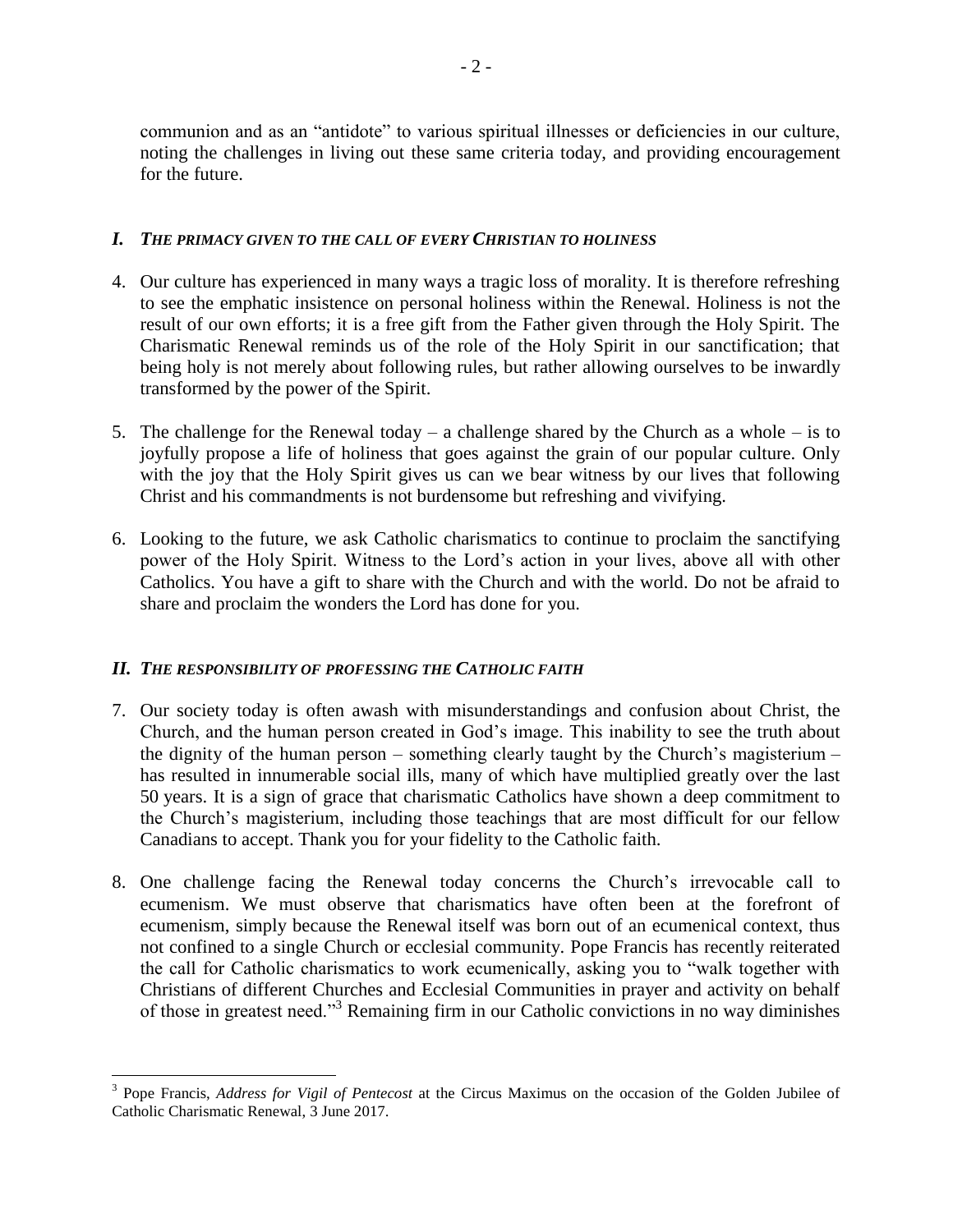the capacity for ecumenical work and prayer; rather it provides the solid foundation on which ecumenical relationships can be built.

9. Looking ahead, we ask charismatic Catholics to continue to deepen their understanding of the Catholic faith, which is open to all and which provides a treasure house of knowledge that cannot be exhausted even with a lifetime of study. In addition to teaching about the gifts of the Spirit, we ask that you also provide catechesis and formation in Catholic theology to your members and to anyone who is interested.

### *III.THE WITNESS TO A STRONG AND AUTHENTIC COMMUNION*

10. A sign of the vitality of ecclesial movements is the expression of their communion with the universal Church, and in particular with the Pope and Bishops. In a world that exalts individualism and autonomy, the Renewal has faithfully focused on community, relationality, and interdependence both among its members and with the broader Church. This relationship with the Church's pastors is intended to be a mutually enriching one for all:

*Above all, the establishment of good relations between the diverse gifts in the Church requires the real integration of the charismatic entity within the pastoral life of the particular Church. This requires that the diverse groups recognize the authority of the pastors in the Church as a reality within Christian life itself, and that sincerely desiring to be recognized, received and eventually purified, they place themselves at the service of the ecclesial mission. On the other hand, those who have been entrusted with hierarchical gifts, carrying out the discernment and accompaniment of the charisms, must cordially receive that which the Spirit inspires within the ecclesial communion, being mindful thereof in pastoral activities and esteeming their contribution as an authentic resource for the good of all.<sup>4</sup>*

11. Today, the Renewal must learn to maintain the freshness, vitality, and spontaneity that the Holy Spirit gives, all the while remaining deeply Catholic, in docility to the Church's hierarchy. In the coming years, we ask you to continue to be involved in your parishes and Christian communities, and even to increase this involvement if possible. You could make yourselves known to your Bishops, and offer them your services which will be undoubtedly welcomed. And finally, please do not cease to pray for us, your shepherds.

## *IV. CONFORMITY TO AND PARTICIPATION IN THE CHURCH'S APOSTOLIC GOALS*

12. In a culture of relativism that remains suspicious of universal claims, Catholic charismatics have been consistently zealous in proclaiming Jesus Christ, "the way, and the truth, and the life" (John 14:6). Thank you for your constant witness and unflagging confidence in the

 $\overline{a}$ 

<sup>4</sup> Congregation for the Doctrine of the Faith, Letter *Iuvenescit Ecclesia* (2016), 20.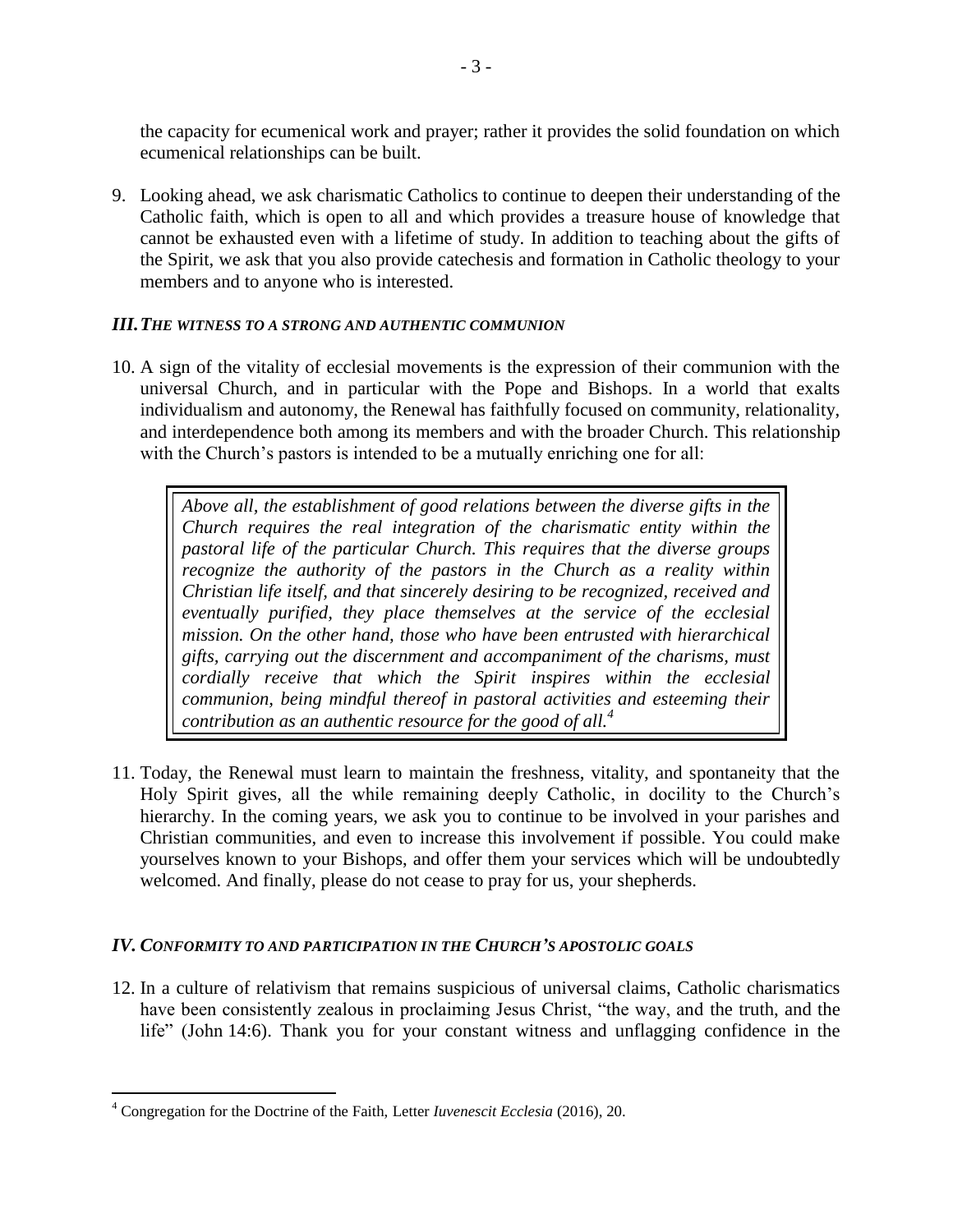Lord, who is "the same yesterday and today and forever" (Hebrews 13:8). In 2014, Pope Francis spoke to 80,000 pilgrims of the Charismatic Renewal in these words:

*The charismatic renewal is a great force meant to serve the preaching of the Gospel in the joy of the Holy Spirit. You received the Holy Spirit and he has made you appreciate God's love for all his children; he has also made you love God's word… I expect you to share with everyone in the Church the grace of baptism in the Holy Spirit (a phrase we find in the Acts of the Apostles). I expect you to evangelize with the word of God, which proclaims that Jesus lives and that he loves all men and women.<sup>5</sup>*

13. Of course, one of the great challenges today remains the fact that our postmodern culture has grown almost deaf to any claims of absolute truth. Yet what could be more absolute than God's love for every human being? As Catholic charismatics, we ask you to rededicate yourselves to the New Evangelization. This will mean learning how to translate the message of the Gospel into words and actions that can be heard by our contemporaries, without in any way diluting the strength or purity of that message. This can only happen under the guidance and impetus of the Holy Spirit. Be persistent in your efforts to reach the young generations. They too need to experience the freedom that comes from life in the Spirit. And finally, in all your efforts, avail yourselves of the energy, enthusiasm, and valuable contributions of the numerous immigrants to Canada, many of whom have already been impacted by the Renewal in their countries of origin. They represent not only a new youthfulness but very often a different way of seeing and understanding the Spirit's action in our lives and societies. Their perspectives are necessary and are to be welcomed.

## *V. A COMMITMENT TO A PRESENCE IN HUMAN SOCIETY*

- 14. Over the past 50 years, our culture has placed ever greater emphasis on the consumption of products. This consumerism has created what Pope Francis has aptly described as a "throwaway culture<sup>36</sup> in which the weakest are simply discarded. We give thanks that so many Catholic charismatics have witnessed to a dedication to the least of these, whether through their defense of the unborn through the pro-life movement or through their service to the poor in our urban centres. In many ways, you have exemplified Pope Francis' call for a Church that is unafraid to go out into the streets and get its hands dirty caring for a wounded world.
- 15. As many of your original members age, it will be a challenge to maintain the social outreach that may have been done in the past. Yet social action is not merely an option: it is something to which God is calling you. Trust in the Holy Spirit. Do not be afraid to entrust young people with leadership in these areas, helping them to see beyond themselves and be drawn to the beauty of living out God's vision for humanity. Do not be afraid to engage with other organizations, Catholic or not, that work for social justice. The Gospel has implications for

<sup>&</sup>lt;sup>5</sup> Pope Francis, *Address* in the 37<sup>th</sup> National Convocation of the Renewal in the Holy Spirit. Rome, 1 June 2014.

<sup>6</sup> Pope Francis, Apostolic Exhortation *Evangelii Gaudium*, 53. Also cf. 195.